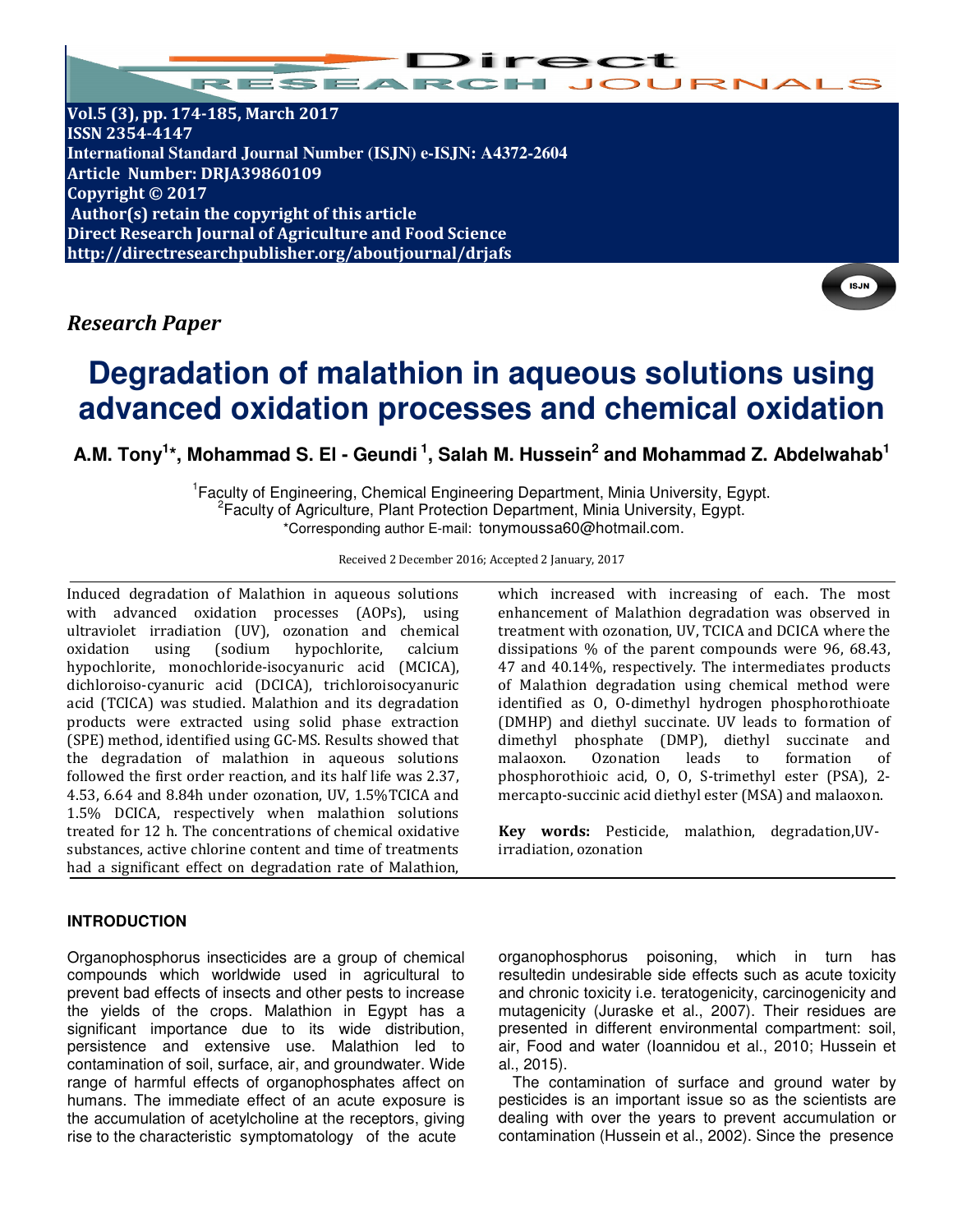of pesticides in water can cause serious problems in both the environment and human being, their removal from water is often required. Water treatment methods include precipitation, coagulation/flotation, sedimentation. precipitation, coagulation/flotation, filtration, membrane process, electrochemical techniques, ion exchange, biological process, adsorption onto activated carbon and chemical process were used for removing pesticides from water (Miltner et al., 1985; Pirbazari et al., 1984; El–Geundi et al., 2005). Each method has its own merits and limitations in applications.

Among chemical treatments, physicochemical and biological treatments are generally referred to as advanced oxidation processes (AOPs), which include UV irradiation, photo-catalysis (hydrogen peroxide and ozone), chemical oxidation (Briceño et al., 2012) and biodegradation (Hussein et al., 2002, Hussein et al., 1999; Singh et al., 2004; Burrows et al., 2002). Chemical degradation process is one of the most powerful methods to change the structure molecule of insecticide and change it to nontoxic compounds with a beam of accelerated electrons or chemical catalysis was employed for decomposition of various pollutants. Many publications were devoted to the degradation of organic compounds by oxidation compounds and ionizing radiation (Cooper et al., 1989; Basfar et al., 2007; Mohamed et al., 2009).The aim of this study is to degrade organophosphorus insecticide malathion by using chemical oxidation using (NaOCl,  $Ca(OCl)<sub>2</sub>$ , MCICA, DCICA, TCICA), UV and ozone in simulated wastewater to select method which can remove malathion with maximum percent in the minimum time.

## **MATERIALS AND METHODS**

Malathion insecticide used in this experiment was active ingredient materials 1000 ppm was supplied from Standard Co. USA and Malathion 57% EC formulation was supplied from Central Laboratory of Residue Analysis of Pesticides (Egypt). Chemicals used for chemical degradation were NaOCl,  $Ca(OCl)_2$ , (MCICA), (DCICA) and (TCICA) in which supplied from ISIPAC company (Egypt) with 90%, 70%, 98%, 99%, 98% purity respectively. All chemical reagents used were analytical grade. Dichloromethane  $(CH_2Cl_2)$ , methanol  $(CH_3OH)$ and ethyl acetate  $(CH_3COOC_2H_5)$  of HPLC quality were purchased from Sigma-Aldrich, Malathion (Diethyl purchased from Sigma-Aldrich, (dimethoxy thio phosphryl thio) succinate).

$$
\begin{matrix} & S \\ CH_3O > P-S-CH-COOC_2H_5 \\ CH_3O > H_3C\\ CH_2COOC_2H_5 \end{matrix}
$$

Chemical Formula:  $C_{10}H_{19}O_6PS_2$ 

Physical properties of Malathion are as follows: Density, 1.23  $g/cm^3$ , Melting point 2.9°C, Boiling point 157°C, Molar mass, 330.35 g/mol,  $LD_{50}$ , 290 mg/kg.

#### **Stock solutions**

Individual stock solutions at 14 µg/ml (ppm) of the malathion were prepared in 10 mL dark volumetric flasks with dichloromethane (DCM) and stored at -20°C and from it working standard sets were prepared using the serial dilution method malathion (Barr et al., 2006). These standards were used to calculate calibration curve, limits of detection (LOD), limits of quantification (LOQ) and the recovery %. The retention time (RT) and the area of standards were calculated, and their concentrations were automatically calculated according to the standard. Peak area against concentration was plotted to draw calibration curve using Excel program.

#### **Extraction of malathion from water**

Malathion from water was extracted using Environmental Protection Agency (EPA) method (525.2) using Thermo Scientific Dionex Auto Trace 280 Solid-Phase Extraction (SPE) instrument. The recovery % was 84.3-96.5% with relative standard deviations 6.19-11.8%. The recoveries obtained are within the EPA recommendations (from 65 to 115%). LOD were calculated as follows:

LOD =  $3.3 * Sd / b$  and LOQ =  $10 * Sd / b$  (Shrivastava, 2011) Where Sd= standard deviation of calibration curve, b= slope of calibration curve.

#### **Mass spectrometer configuration**

Detection and calibration curve of Malathion and its degradation products were done using an Agilent 5975T LTM GC/MSD gas chromatograph equipped with a mass spectrometer. The GC column was a fused silica capillary column HP-5MS, 5% phenyl methylpolysiloxane, with the dimensions of 20 m  $\times$  0.18 mm i.d. and a 0.18 µm film thickness (Agilent Technologies). A purified helium carrier gas was used at a constant flow. The MS was operated in electron impact (EI) ionization mode at an EM voltage of 1811.8 volts (injection volume 1.0 μl in split less mode) with 2 minutes solvent delay. The total ion current (TIC) chromatograms were recorded between 50-800 m/z, at a rate of 37 scans per second. EI mass spectrum database searches were carried out in a mass spectral library National Institute of Standard Technology (NIST) search program version 1.5, Gaithersburg, MD, USA. To measure the molecular weight by the GC device access to the mass spectrometer, the Mass spectrum of a sample of a certain material compared with the standard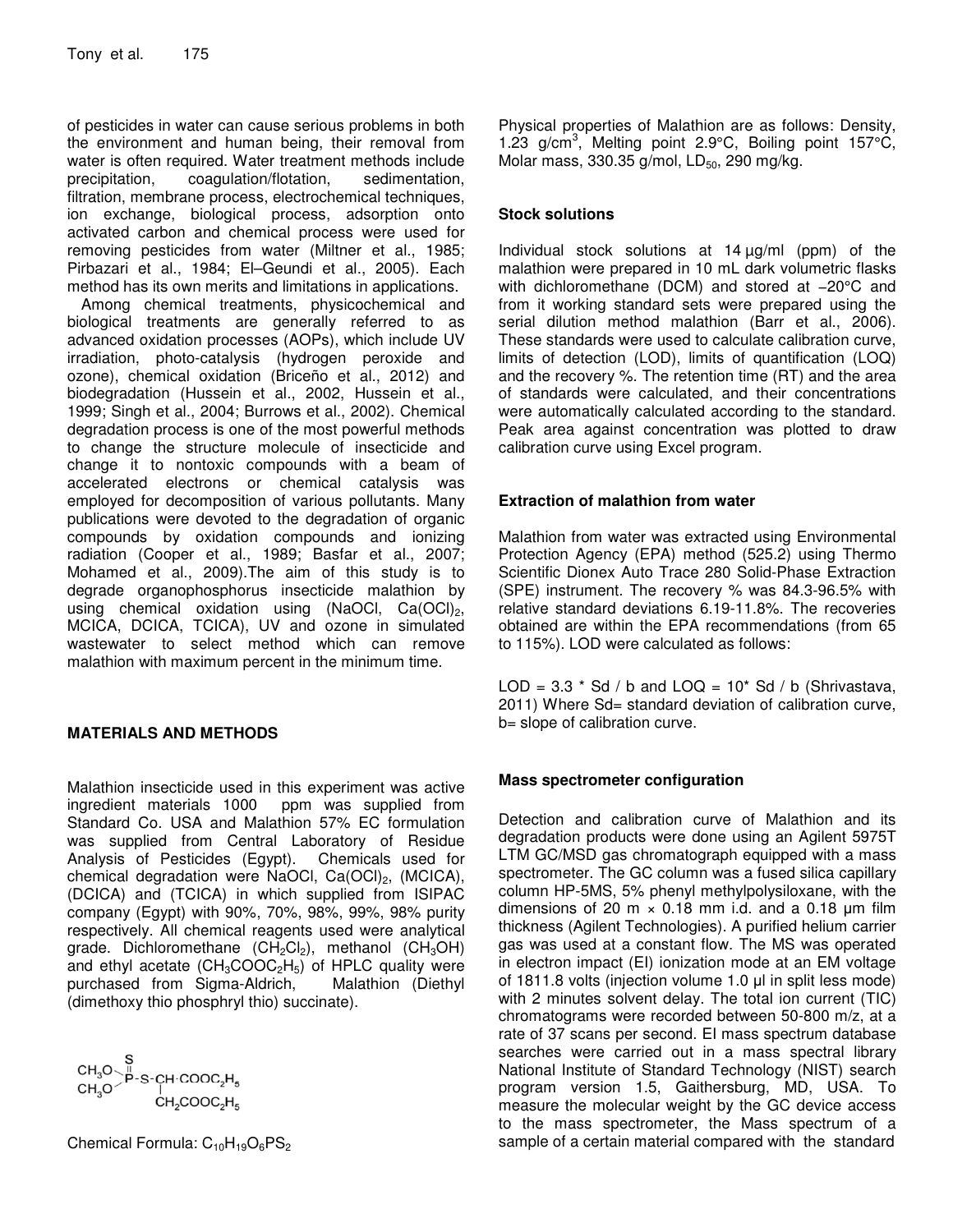mass spectrum and then definition of unknown components (Singh et al., 2004). The temperature program used was as follows: Initial temperature, 80°C held for 1 min, then at the rate of 10°C /min to 180°C, rate 30°C/min to 25°C held for 2 min, 15°C /min to 320°C and then maintaining this temperature for 10 min. The temperature of the injection port was 220°C and a 1 µl volume was injected. The temperatures of ionization source were kept at 210°C. For identification, the major ions (m/z) and retention times both were considered.

#### **Degradation of malathion using chemical method**

Oxidation of Malathion was achieved by preparing a stock solution of 26 liters 14 ppm commercial Malathion EC in deionized water for preparation of simulated wastewater. Then 250 ml of stock solution were transferred to thirty dark 250 ml bottle numbered from 1 to 30. NaOCI,  $Ca(OCl)_2$ , (MCICA), (DCICA) and (TCICA) were added to malathion EC with six different concentrations varies from 0.3% to 1.8% in three replicates and left at room temperature in dark room, and stir well for about 50 min to let the reaction takes place. After 24 h three samples 250 ml volume of each treatment were extracted using SPE technique using different solvents, ethyl acetate, methylene chloride and methanol. These solvents were used for extraction and then analyzed on GC/MS.  $LT_{50}$  and removal percent of pesticide were calculated from peak area of pesticide.

#### **Degradation of Malathion using Ultraviolet Irradiation (UV)**

The used UV Photolytic reactor was dark cylindrical shape having dimensions of 27 cm length, 2.5 cm diameter and made up of stainless steel. The photo reactor filled with 250 ml of 14 ppm Malathion EC solution. The source of UV light is a 10 W high-pressure mercury lamp (mean wavelength 254 nm). Irradiation interval ranged from 2 to 12 h, then extracted using SPE and finally analyzed on GCMS.

## **Degradation of Malathion using Ozone (O3)**

Ozonation experiments were carried out using ozone generator model 1KNT-24 (ENALY Co. China). The bubbling gaseous ozone was of 5 mg/l concentration and constant flow rate of 80 ml/min into a 500 ml round dark bottom flask connected with gas dark scrubber with a disperser at the column bottom. The volume of 250 ml Malathion (initial concentration: 14 ppm) was ozonated for different time periods (from 2 to 12 h). The excess gaseous ozone was trapped in 2% potassium iodide (KI)

solution.

## **Kinetic Studies**

The degradation rate of malathion was calculated mathematically according to (Timme et al., 1980), in which degradation behavior of insecticide residues was described mathematically obeying pseudo-first order reaction, degradation rate (K) could be calculated using common logarithms as in the following equation:

Log R =  $log R_0 - 0.434$ Kt

Where  $R_0$ : residue level at the initial time (zero time),

R: residue level at interval (days) after application.

 Kt: degradation rate constant at the successive intervals in days,

K: mean of Kt.<br>Malathion half-life value  $(RL_{50})$  was calculated mathematically according to (Moye et al., 1987) from the following equation:-

$$
RL_{50} = \frac{Ln2}{K}
$$

# **Detection of chlorine content**

Detection of chlorine content of each treatment was done using Egyptian standard test method (ES: 1462/2008) as follows: Available chlorine content =  $(3.545 \times N \times V)/W$ Where N is the normality of sodium thiosulfate, V is the final volume taken from burette and W is the weight of treatment.

## **Statistical analysis**

Data analysis was performed using Costat software. Insecticide data removal was analyzed in different chemical agent samples via one-way ANOVA and LSD (least significant difference) test at  $p < 0.05$ levels.Several trials had been done to reach to optimum detection of insecticide and its degradation products on gas chromatograph instrument. Figure 1 shows good sensitivity and repeatability obtained with detection limits of 0.099- 0.14 ppm. LOD and LOQ were 0.39 ppm, 1.20 ppm respectively. Correlation coefficient was 0.9993.

## **RESULTS AND DISCUSSION**

## **Degradation of malathion using chemical method**

Oxidation Products of malathion at using chemical oxidants (NaOCI,  $Ca(OCL)<sub>2</sub>$ , MCICA, DCICA, TCICA) is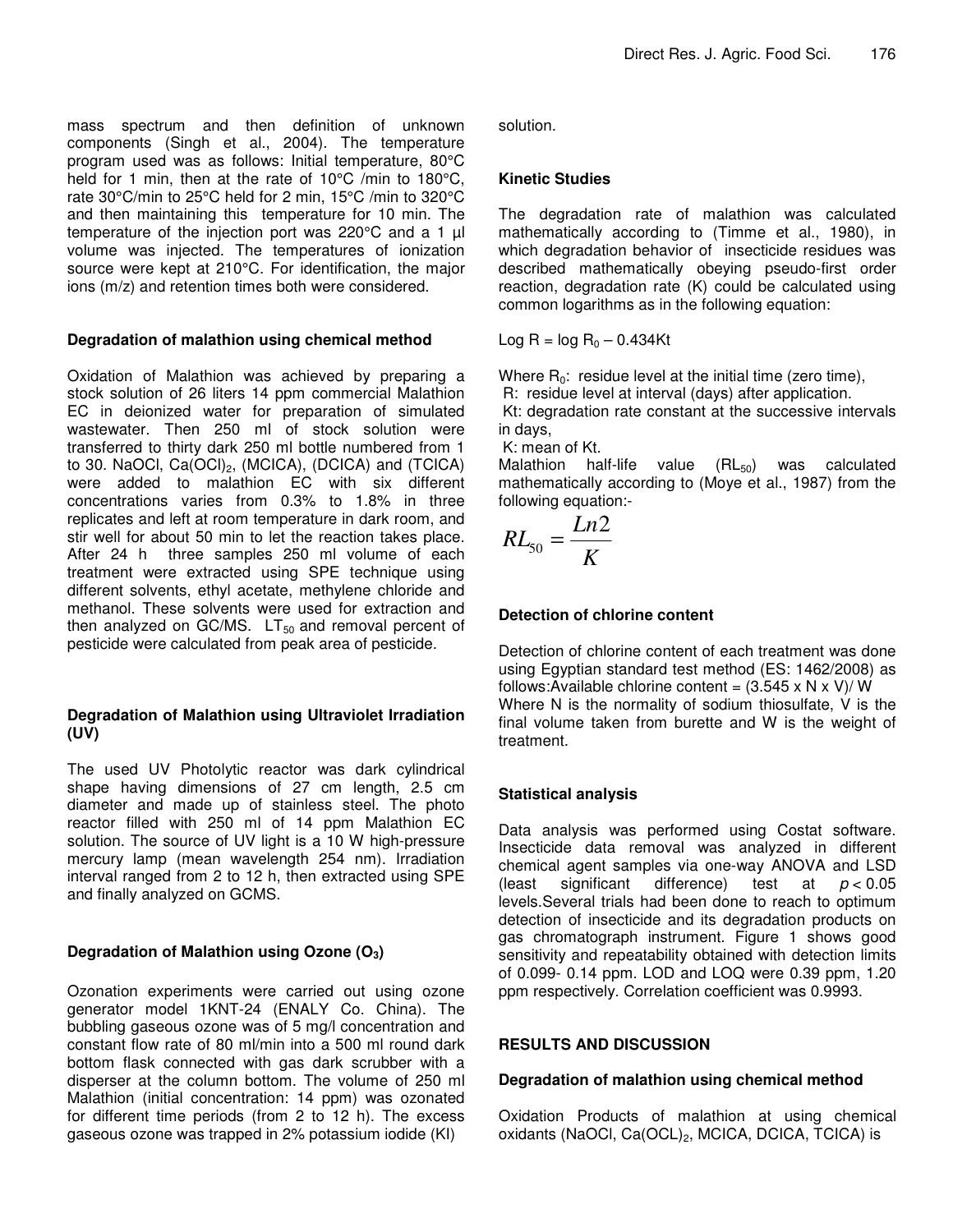

**Figure 1.** Calibration Curve of Malathion.



**Figure 2.** Total ion chromatogram (TIC) of Malathion degradation products using chemical method.

shown in (Figure 2) in which peak1 was O,O-Dimethyl hydrogen phosphorothioate (DMHP), peak2 was diethyl succinate, peak3 was malathion comparing with National Institute of Standards and Technology (NIST) library. In Figure 3 data reveal those main fragment ions of peak1 at m/z 143, 126, 124, 111, 110, 79, 32, 18 and 15 comparing with NIST library giving reasonable matching quality of about 97.5% for DMHP.

$$
\text{H}\text{O}-\text{H}\text{O}-\text{CH}^3
$$

Figure 4 shows main fragment ions of peak2 at m/z 174,

129, 101, 73, 55, 29 and 15 comparing with NIST library giving the quality of about 98.4% for diethyl succinate. The main fragment ions of peak3 at m/z 330, 285, 173, 127, 93 and 29 comparing to NIST library gave good matching quality about 98.3% for Malathion (Figure 5). The degradation products of Malathion resulted from the oxidation pathway of Malathion using chemical method is shown in (Table 1). Presence of peak 1 compound agreed with Lawless et al. 1975, reported that Malathion in acidic medium yields O,O-dimethyl hydrogen phosphorothioate (DMHP). Sukeo et al. 1976, agreed with my results.Figure 6 shows the relation between oxidant percent and removal percent of Malathion. The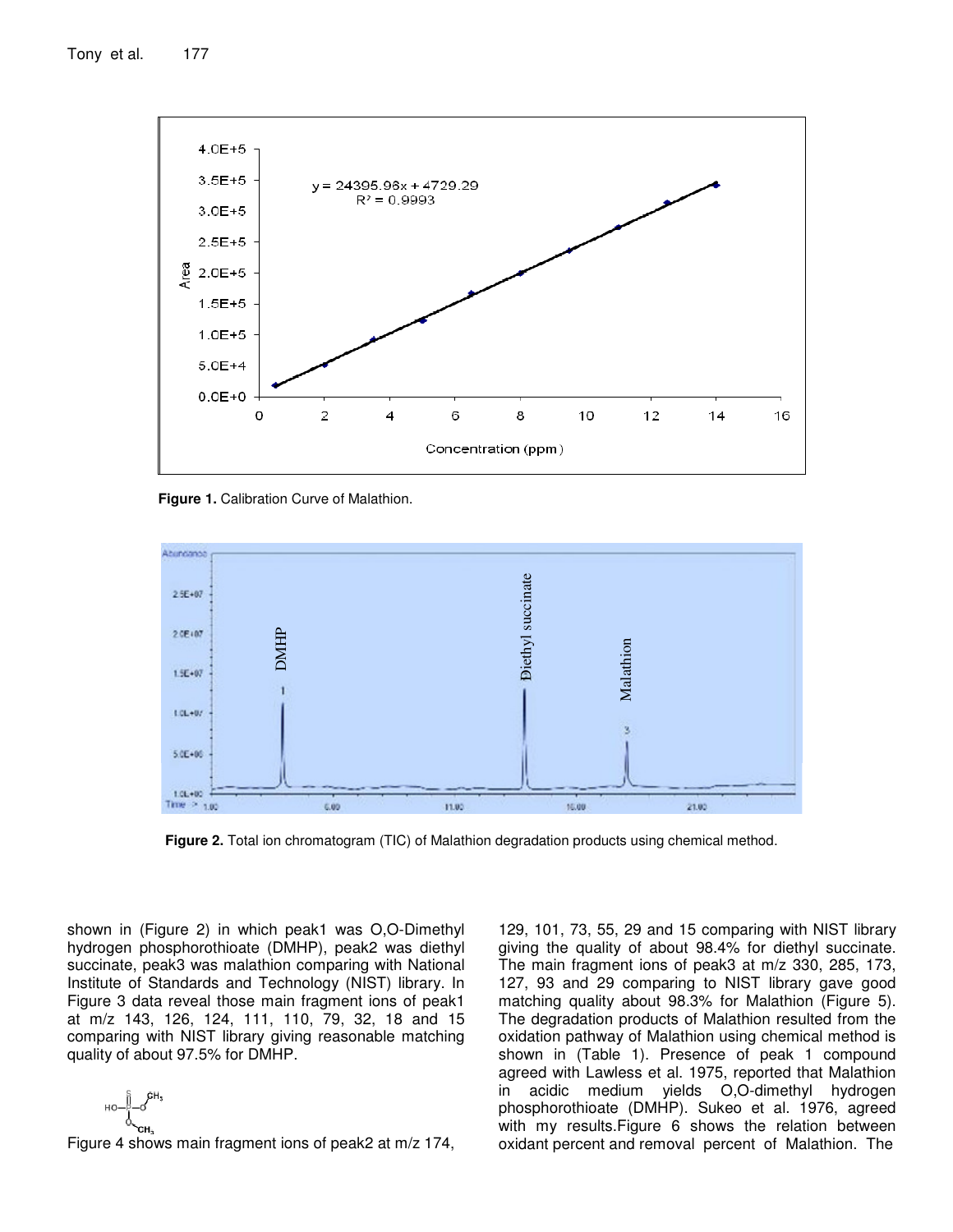

**Figure 3.** Main fragments of peak1.



**Figure 4.** Main fragments of peak2.



**Figure 5.** Main fragments of peak3.

optimum oxidation of Malathion achieved after treatment with 1.5% TCICA reaching 50.24% removal, While 1.8% TCICA gave better oxidation 50.49% than that of 1.5% but treatment with 1.8% cause a precipitation of TCICA due to saturation of the solution. Therefore, it is better to use 1.5% to avoid the precipitation of the oxidant on one hand, and on the other hand to reduce the cost of the process. When NaOCl, was used at concentrations ranging from 0.3-1.8%, it led to degradation of 2.01- 18.05%. On the other hand, when  $Ca(OCl)<sub>2</sub>$  was used at 0.3-1.8%, led to degradation of 4.61-22.99%. Using MCICA at 0.3-1.8%, the degradation was 8.40-27.75%. The same concentration of DCICA degraded Malathion from 13.28-46.02%. The highest loss of Malathion was achieved from 18.18-50.49% when TCICA was used with same concentration mentioned before. From these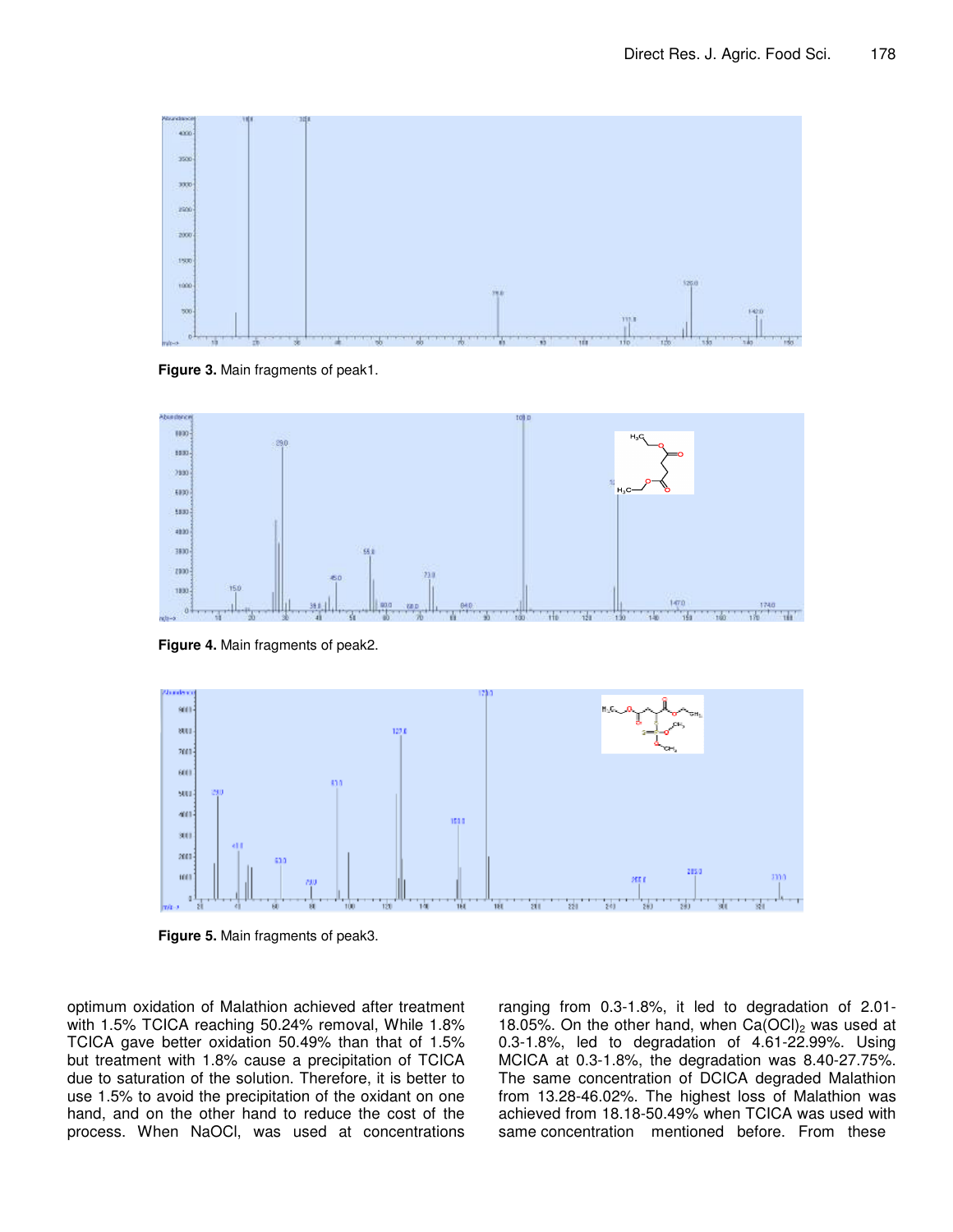

**Figure 6.** Oxidation trend of Malathion using different oxidants after 24h.



**Figure 7.** Kinetic trend of Malathion using different oxidants after 12h.

results it is clear that when the oxidant percent increase leads to increase degradation of Malathion, due to increase of the chlorine content.

Figure 7 shows the degradation trend of Malathion using different oxidants for 12h. Half life time of Malathion using DCICA was 8.84 hours while when using TCICA, it was 6.64h as shown in (Table 4). Figure 8 shows that when chlorine content increases, the degradation percent of Malathion increased. Using TCICA (25.28% chlorine) the degradation was 50.49%, while when NaOCl (6.92% chlorine) was used the loss was 18.05%. TCICA has

found applications in chlorination, oxidizing agent and as a mild homogeneous catalyst in organic chemistry and also disinfectant (Paseta et al., 2016). Figure 9 shows chemical formula of (TCICA) and its reactions in water producing first cyanuric acid  $(C_3H_3N_3O_3)$  and hypochlorous acid (HClO) and then  $Cl<sub>2</sub>$  upon oxidation of HCIO.

#### **Effect of ultraviolet irradiation on malathion**

Exposure of Malathion to different time interval from 2 to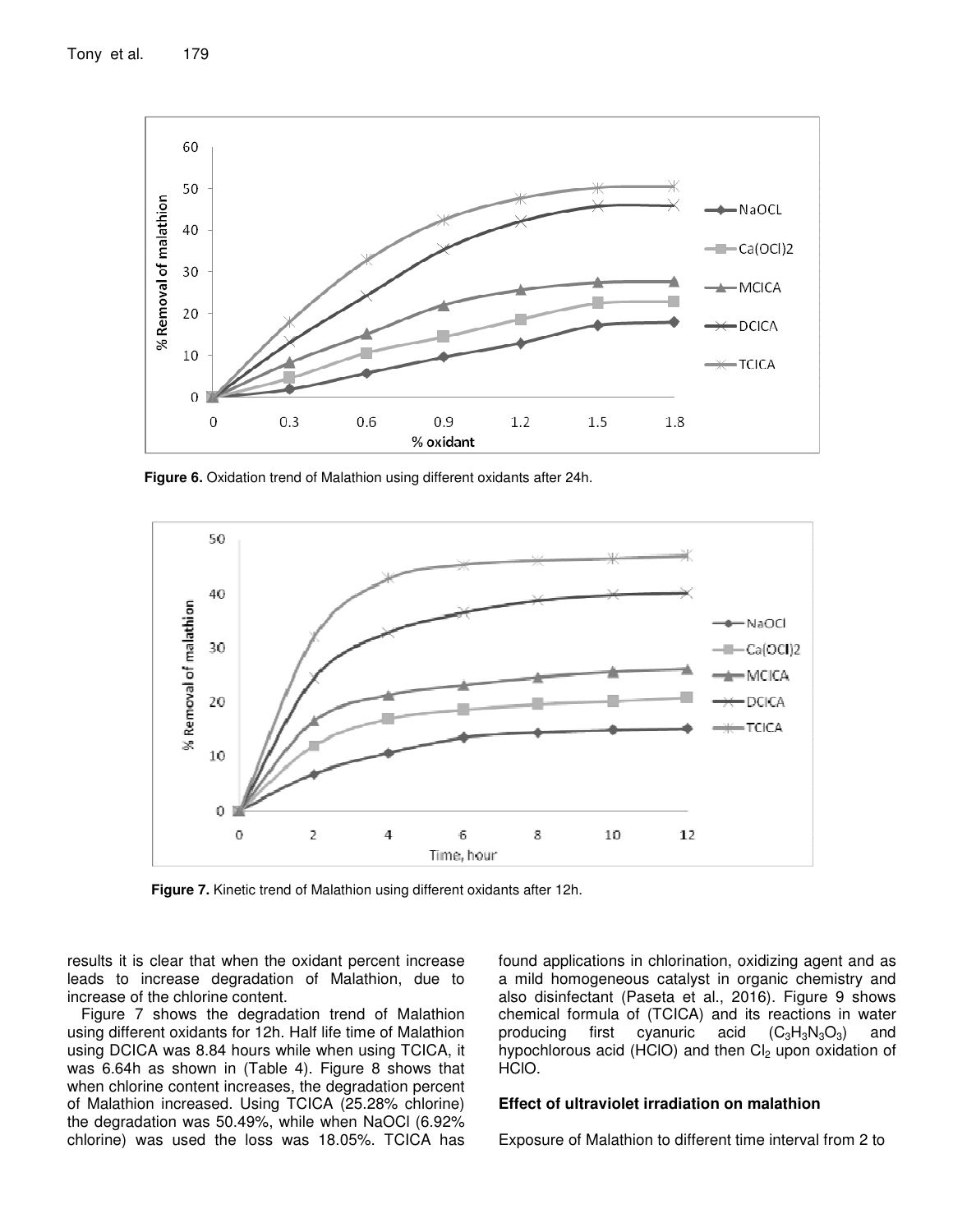| Peak no. | Chemical name     | <b>Structure</b>                    | RT(min) | <b>Mwt</b> | Molecular formula     |  |
|----------|-------------------|-------------------------------------|---------|------------|-----------------------|--|
| 1        | <b>DMHP</b>       | $\mathbf{H}_3$<br><b>HO-</b><br>сн, | 3.9     | 142.11     | $C_2H_7O_3PS$         |  |
| 2        | Diethyl succinate | $H_2G$<br>$H_8$ O                   | 13.9    | 174.09     | $C_8H_{14}O_4$        |  |
| 3        | Malathion         | $H_2C_2$<br>CH,<br>$s =$<br>ъΗ,     | 18.1    | 330.36     | $C_{10}H_{19}O_6PS_2$ |  |

**Table 1.** Oxidation products using chemical method.

**Table 2.** Chemical structure of Malathion oxidation using UV.

| Peak no.       | Chemical name     | Structure                   | RT(Min) | M.Wt | Molecular formula     |
|----------------|-------------------|-----------------------------|---------|------|-----------------------|
| 1              | <b>DMP</b>        | $H_3C_1$<br>HO,<br>$H_3C -$ | 6.9     | 126  | $C_2H_7O_4P$          |
| $\overline{2}$ | Diethyl succinate | $H_2C$<br>$H_3C-$           | 13.9    | 174  | $C_8H_{14}O_4$        |
| 3              | Malaoxon          | нç<br>Ō=<br>cн,             | 17.4    | 314  | $C_{10}H_{19}O_7PS$   |
| 4              | Malathion         | н,с.<br>CH <sub>3</sub>     | 18.1    | 330  | $C_{10}H_{19}O_6PS_2$ |

12 h using high-pressure mercury lamp (254 nm) led to degradation of the insecticide. Malathion EC (14 ppm) was oxidized to DMP, diethyl succinate and malaoxon. Percent removal of Malathion reaches 68.43% at exposure of 12 hours as shown in (Figure 16). Half life time of Malathion using ultraviolet irradiation was 4.53 h as shown in (Table 4).The total ion chromatogram of oxidation products of Malathion using UV in which peak1 was dimethyl phosphate, peak2 was diethyl succinate, peak3 was Malaoxon, and peak4 was Malathion as shown in (Figure 10). Based upon the identification of degradation products of Malathion, the oxidation pathway of Malathion using Ultraviolet irradiation were presented in (Table 2). These oxidation products agreed with those reported by Aires et al. 1992 and Newhart, 2006. Also Kralj et al. 2007, reported that photodegradation of Malathion using UV results in formation of diethyl succinate and malaoxon.

#### **Effect of ozonation on malathion**

Exposure of Malathion to different time interval from 2 to 12 h using ozone leads to degradation of insecticide. Malathion EC (14 ppm) was oxidized to phosphorothioic acid, O,O,S-trimethyl ester (PTA), 2-mercapto-succinic acid diethyl ester (MSA) and malaoxon. Percent dissipation of insecticide varies from 0 % to 96.0% at exposure of 12 h as shown in (Figure 16). Half life time of Malathion using ozonation process was 2.4 (Table 4). Figure 13 illustrates the total ion chromatogram of oxidation products of Malathion using ozone in which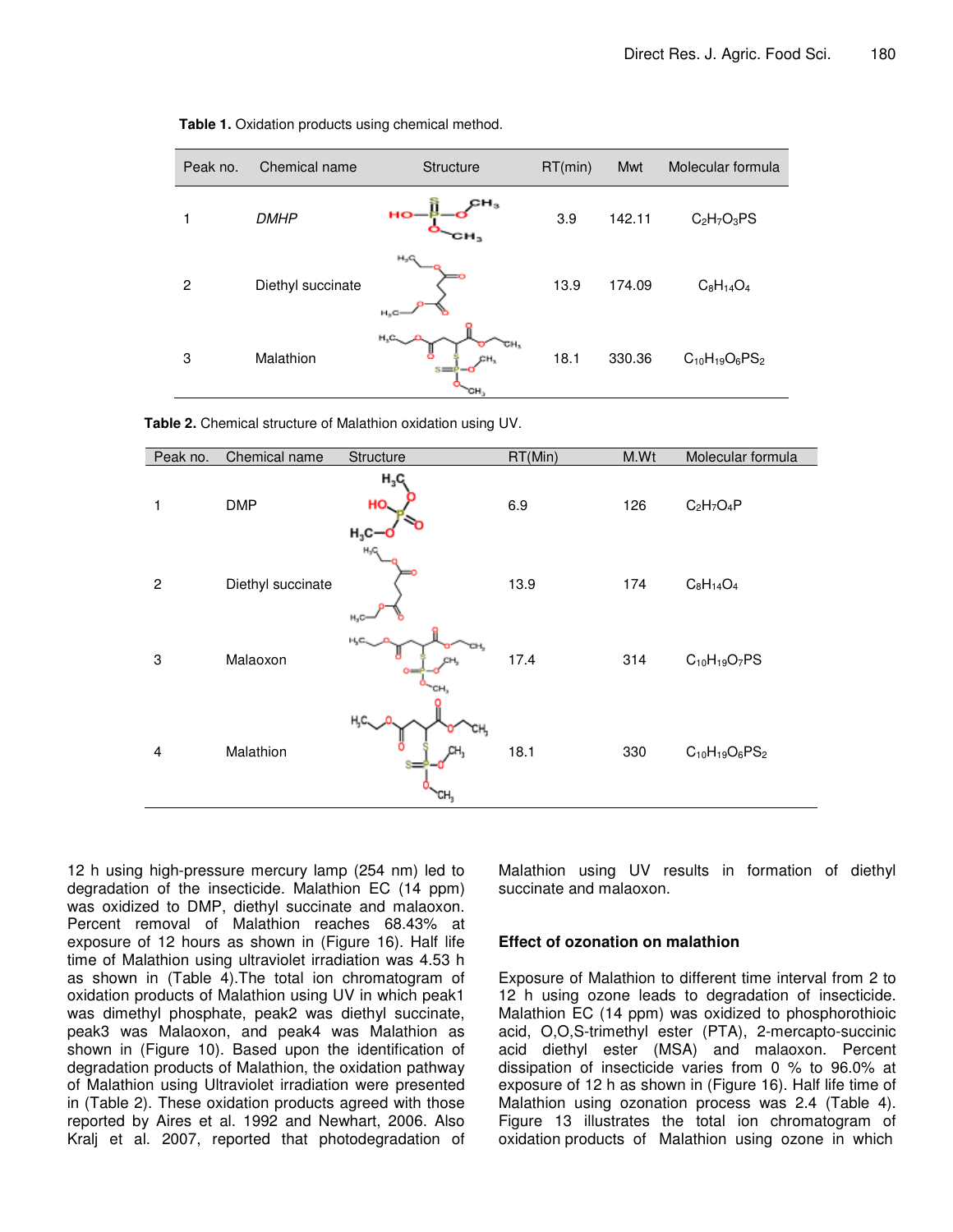| Peak<br>no.    | Chemical name                                                 | Structure                  | RT(min) | M.Wt   | Molecular formula     |
|----------------|---------------------------------------------------------------|----------------------------|---------|--------|-----------------------|
|                | Phosphorothioic<br>acid,<br>O,O,S-trimethyl<br>ester<br>(PTA) | CH,<br>ο=<br>CH,<br>$H_3C$ | 14.8    | 156    | $C_3H_9O_3PS$         |
| $\mathfrak{p}$ | 2-mercapto-succinic acid<br>diethylester (MSA)                |                            | 15.6    | 206    | $C_8H_{14}O_4S$       |
| 3              | Malaoxon                                                      | H.C.<br>CН,<br>CH.         | 17.4    | 314.29 | $C_{10}H_{19}O_7PS$   |
| 4              | Malathion                                                     |                            | 18.1    | 330    | $C_{10}H_{19}O_6PS_2$ |

**Table 3.** Chemical structure of Malathion oxidation using ozone.

**Table 4.** Malathion removal % after treatment with UV, O<sub>3</sub> and 1.5% chemicals.

| Time(hr)  | <b>Malathion degradation%</b> |                      |              |              |              |       |       |
|-----------|-------------------------------|----------------------|--------------|--------------|--------------|-------|-------|
|           | <b>NaOCI</b>                  | Ca(OCl) <sub>2</sub> | <b>MCICA</b> | <b>DCICA</b> | <b>TCICA</b> | UV    | O3    |
| 0         | 0.00                          | 0.00                 | 0.00         | 0.00         | 0.00         | 0.00  | 0.00  |
| 2         | 6.79                          | 11.97                | 16.59        | 24.43        | 32.00        | 39.21 | 44.60 |
| 4         | 10.64                         | 17.00                | 21.29        | 32.86        | 42.79        | 52.07 | 68.70 |
| 6         | 13.50                         | 18.61                | 23.21        | 36.50        | 45.36        | 59.00 | 84.50 |
| 8         | 14.36                         | 19.64                | 24.64        | 38.79        | 46.14        | 64.21 | 90.60 |
| 10        | 14.86                         | 20.14                | 25.64        | 39.86        | 46.57        | 67.00 | 94.60 |
| 12        | 15.14                         | 20.86                | 26.07        | 40.14        | 47.00        | 68.43 | 96.00 |
| K         | 0.02                          | 0.04                 | 0.05         | 0.08         | 0.10         | 0.15  | 0.29  |
| $LT_{50}$ | >12                           | >12                  | >12          | 8.84         | 6.64         | 4.53  | 2.37  |

 $LT_{50}$ : Half-life value, K: Degradation rate constant.



Figure 8. Bar chart showing the degradation percent of Malathion.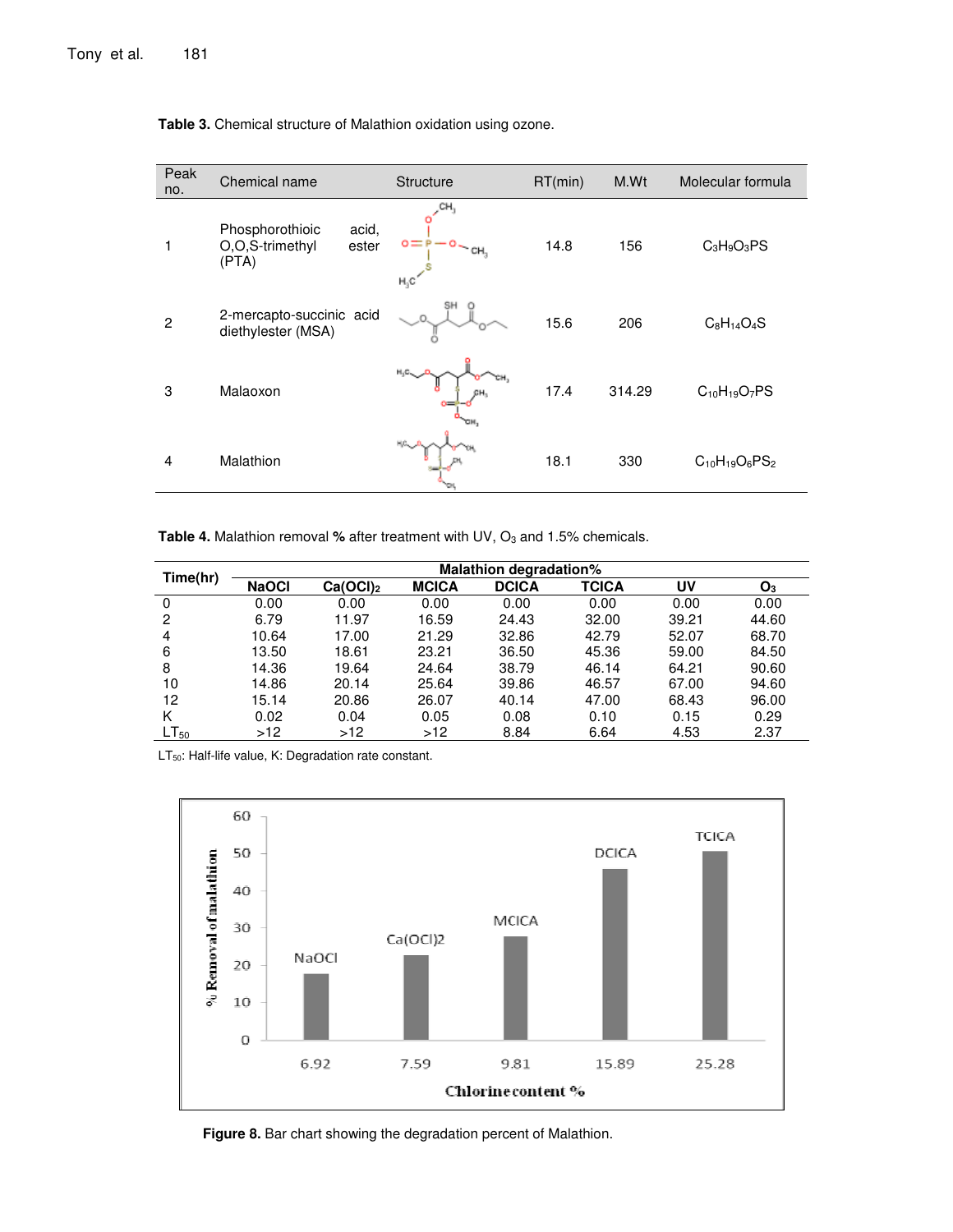

**Figure 9.** Reaction of (TCICA) in water.



**Figure 10:** TIC of degradation products of Malathion using UV.



**Figure 11.** The main fragment ions of peak1 at m/z 126, 111, 108, 95, 64, 31 and 15 in accordance with NIST library giving good matching quality of about 98.2% for Dimethyl phosphate (DMP).

peak 1 was PTA, peak2 MSA, peak3 malaoxon, peak4 Malathion. Based upon the identification of degradation products of Malathion, the oxidation pathway of Malathion using ozone are presented in (Table 3). These oxidation products coincide with that reported by (Reynolds et al., 1989). Masten et al. 2001, reported that Malathion concentrations were decreased after ozonation and its by-products were malaoxon, phosphoric acid and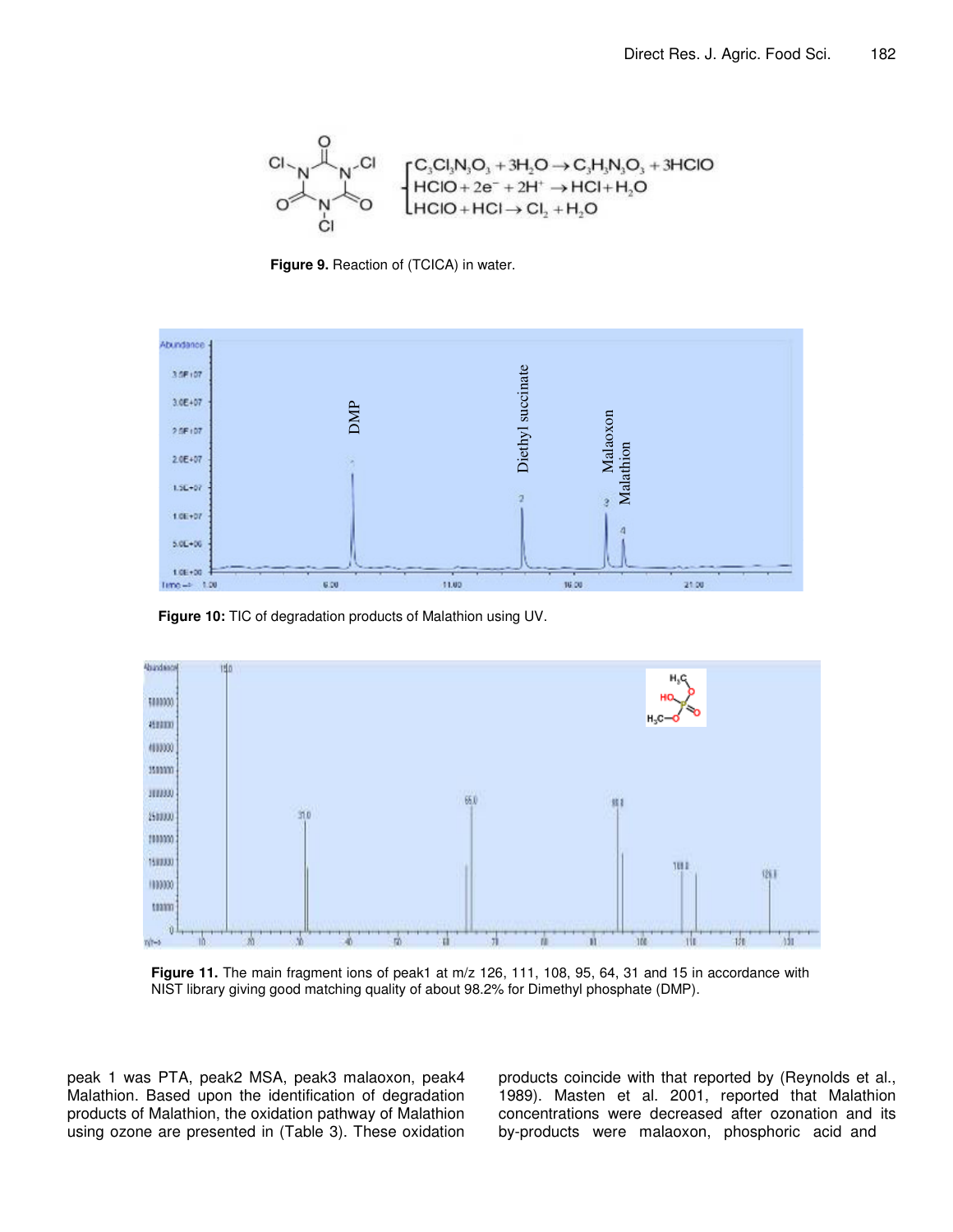

**Figure 12**. The main fragment ions of peak3 at m/z 314, 195, 142, 127, 99, 79, 55 and 47 according to NIST library, good matching quality of about 97.3% for malaoxon.



**Figure 13.** TIC of degradation products of Malathion using ozone.



**Figure 14**. The main fragment ions of peak1 at m/z 156,126,110, 79, 47 and 15 according to NIST library, good matching quality of about 97.3% for Phosphorothioic acid, O, O, S-trimethyl ester (PTA).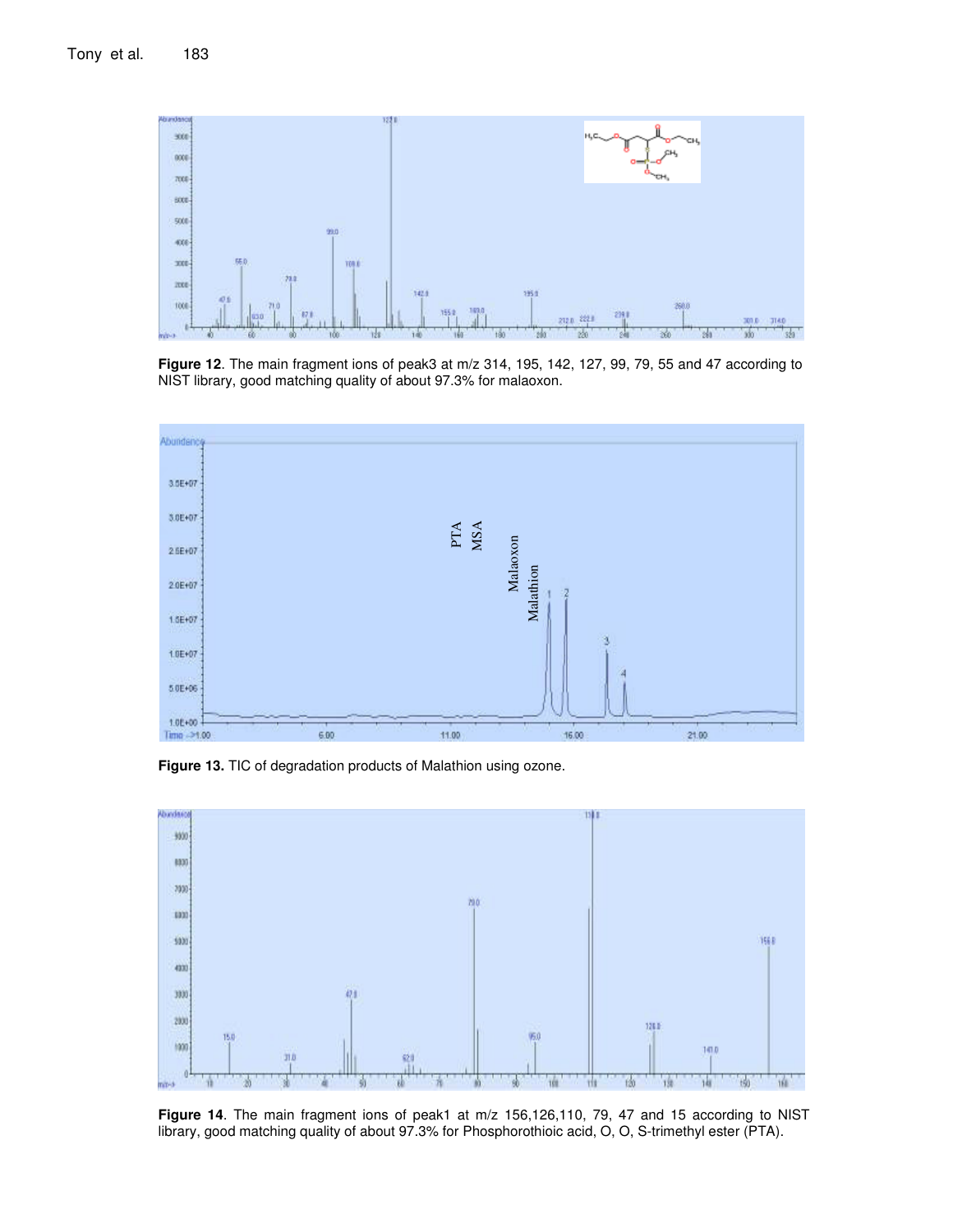

**Figure 15**. The main fragment ions of peak2 at m/z 206, 160, 132, 104, 87, 72 and 45 according to NIST library, good matching quality of about 97.3% for 2-mercapto-succinic acid diethylester (MSA).



**Figure 16.** Removal % of Malathion (EC) versus time using UV and O<sub>3</sub>

succinic acid derivatives. From data shown in (Table 4), the highest degradation for Malathion by ozone was 96 % while at using chemical method (TCICA) was 47%.

#### **Conclusions**

Analysis of Malathion showed the validity of the optimized method used, which allowed the determination of Malathion. The method of detection of pesticide and degradation products was simple, rapid and accurate which have a high level of linearity over a wide range of analyte concentrations with correlation coefficient of 0.9993. The proposed method is efficient, rapid, and low cost and can be scaled up for the destruction of organophosphorus matter in simulated wastewater samples. Advanced oxidation processes were tested for the breakdown of organophosphorus pesticides from the simulated wastewater using chemical method, ozonation, and ultraviolet irradiation. The degradation of Malathion using chemical oxidation process was affected by active chlorine content of the oxidant and the amount of oxidant. Problems appear at using sodium and calcium hypochlorite in solubility and preservation of chlorine content due to their instability. The removal percent was 15.14, 20.86, 26.07, 40.14, 47.0% for 1.5% (NaOCl, Ca (OCl)2, MCICA, DCICA and TCICA) respectively using chemical method after 12hrs. While percent removal was 68.43% when the pesticide exposed to UV irradiation and 96.0% in ozonation process for 12 h. From the foregoing results it should be emphasized that in order to achieve